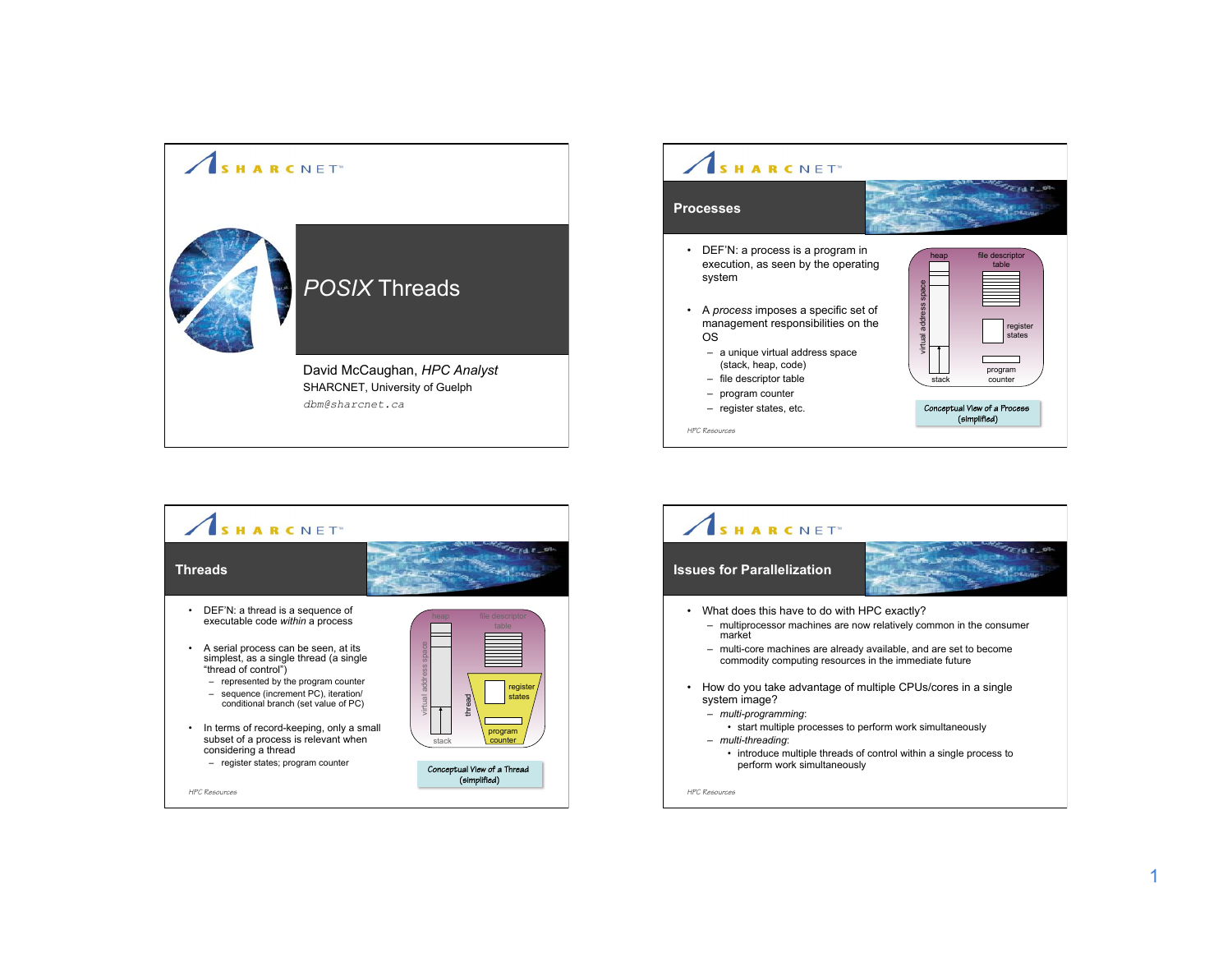





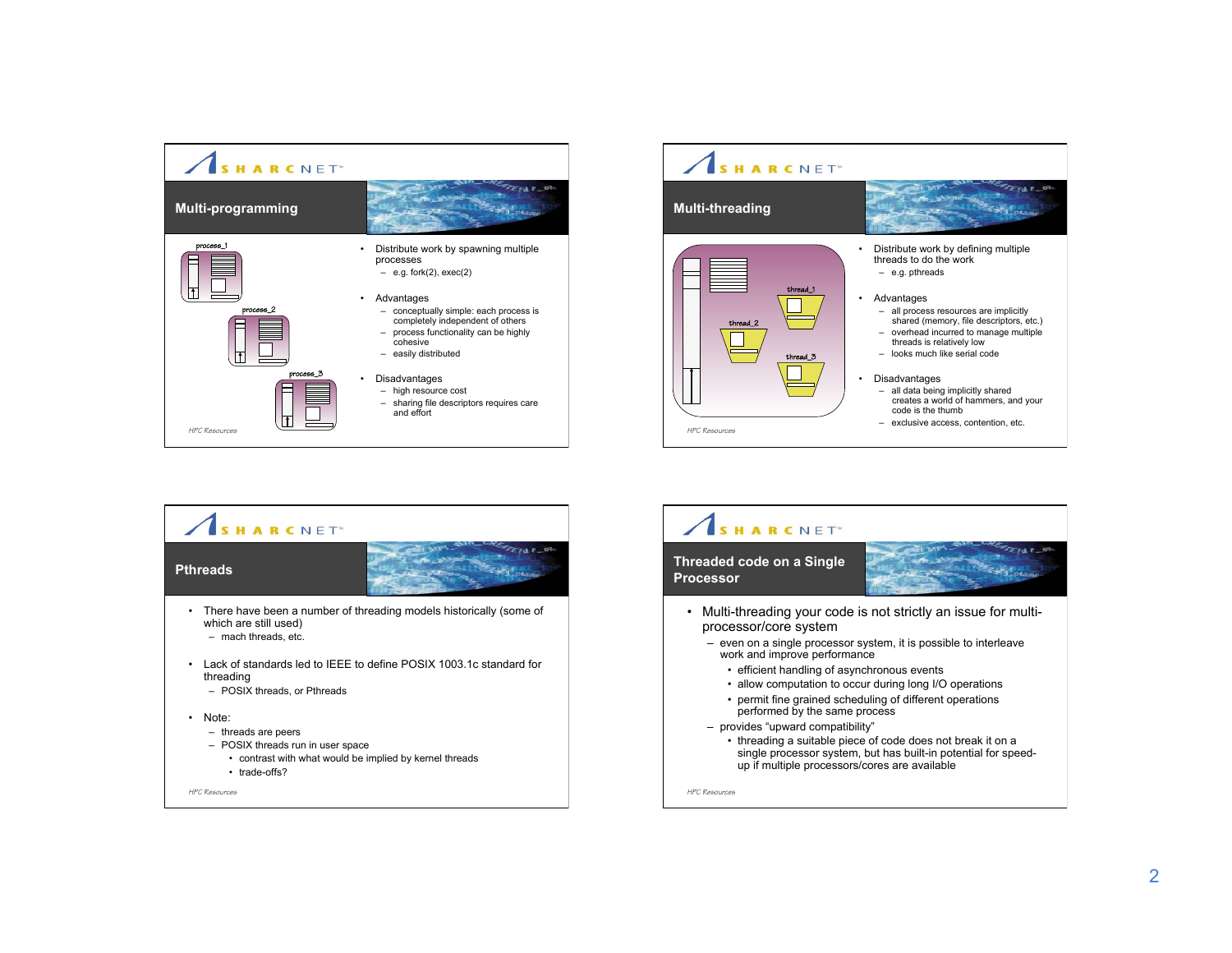### SHARCNET<sup>®</sup>  $2141$  $z_{t+1}$ **Pthreads vs. OpenMP**  • OpenMP is a language extension for parallel programming in a SMP environment – allows the programmer to define "parallel regions" in code which are executed in separate threads (typically found around loops with no loop-carried dependencies) – the details of the thread creation are hidden from the user • OpenMP is considered fairly easy to learn and use, so why bother with Pthreads at all? 1. Right tool, right job: if OpenMP will service your needs you should be using it 2. OpenMP supports parallelism in a very rigid sense and lacks versatility

– Pthreads allows far more complex parallel approaches which would be difficult or impossible to implement in OpenMP

*HPC Resources*

## SHARCNET<sup>®</sup>

### **Pthreads Programming Basics**



- Include Pthread header file
	- #include "pthread.h"
- Compile with Pthreads support/library
	- cc -pthread …
		- compiler vendors may differ in their usage to support pthreads (link a library, etc.)
		- GNU, Intel and Pathscale use the -pthread argument so this will suffice for our purposes
		- when in doubt, consult the man page for the compiler in question

*HPC Resources*



#### SHARCNET<sup>®</sup>  $F \times F$ *pthread\_create*  $z_{t-1}$  stand • thread **int** pthread\_create – handle (ID) for the created thread **(** • attr **pthread\_t \***thread**,** – attributes for the thread (if not **const pthread\_attr\_t \***attr**,** NULL)  $\text{void } *(* \text{f} \text{ start}) (\text{void } *)$ , **void \***arg • f\_start **);**  – pointer to the function that is to be called first in the new thread • Create a new thread with a • arg – the argument provided to f\_start function as its entry point when called – consider: how would you provide multiple arguments to a thread? *HPC Resources*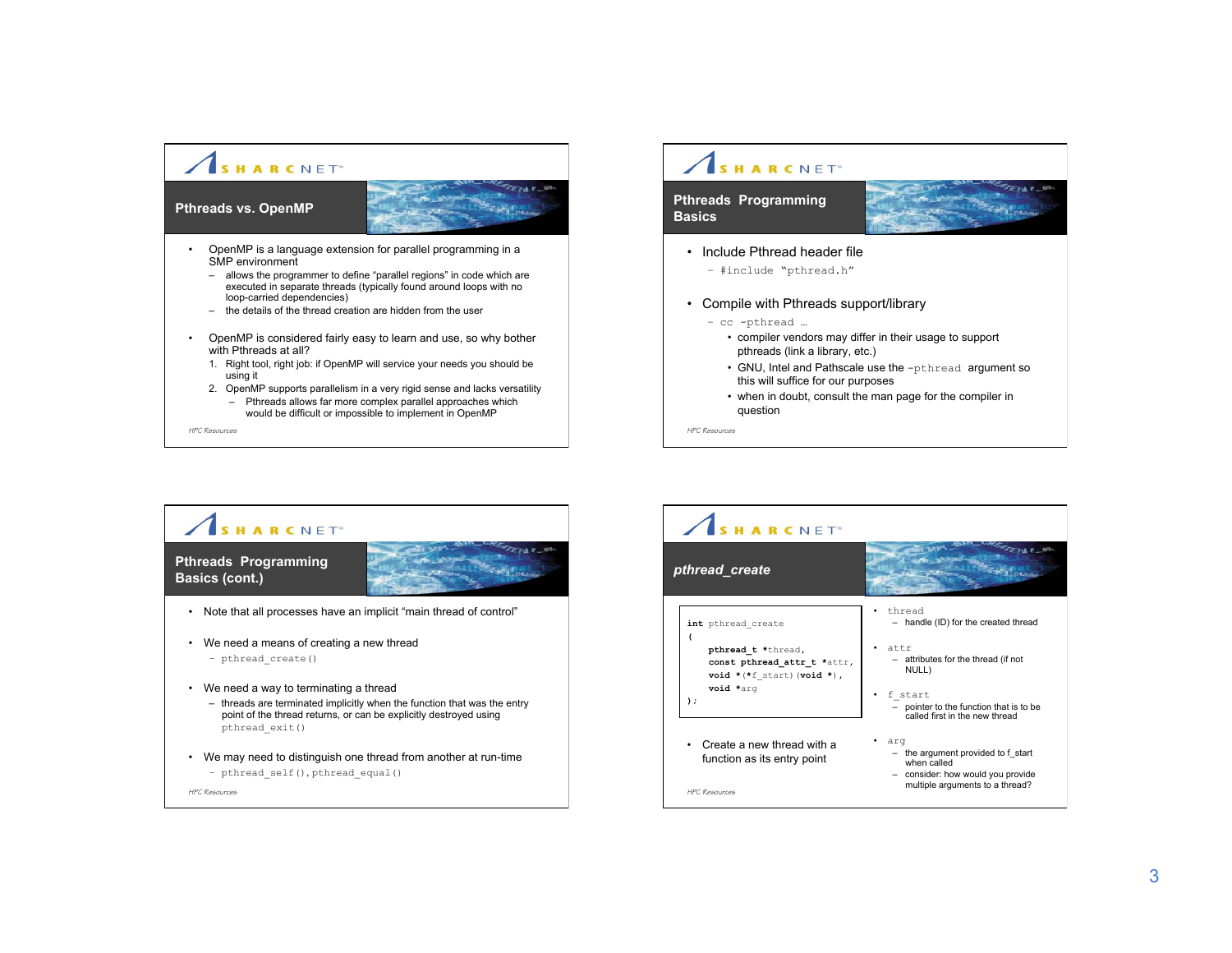| <b>ARCNET</b>                                                    |                                                                                      |
|------------------------------------------------------------------|--------------------------------------------------------------------------------------|
| pthread_self,<br>pthread equal                                   |                                                                                      |
| pthread t pthread self<br>void<br>$)$ ;                          | int pthread equal<br>pthread t tl,<br>pthread t t2<br>,                              |
| Returns the handle of the calling<br>thread                      | Compares two thread handles for<br>equality                                          |
| This value can be saved for later<br>use in identifying a thread | e.g. conditional execution based<br>on which thread is in a given<br>section of code |
| <b>HPC Resources</b>                                             |                                                                                      |





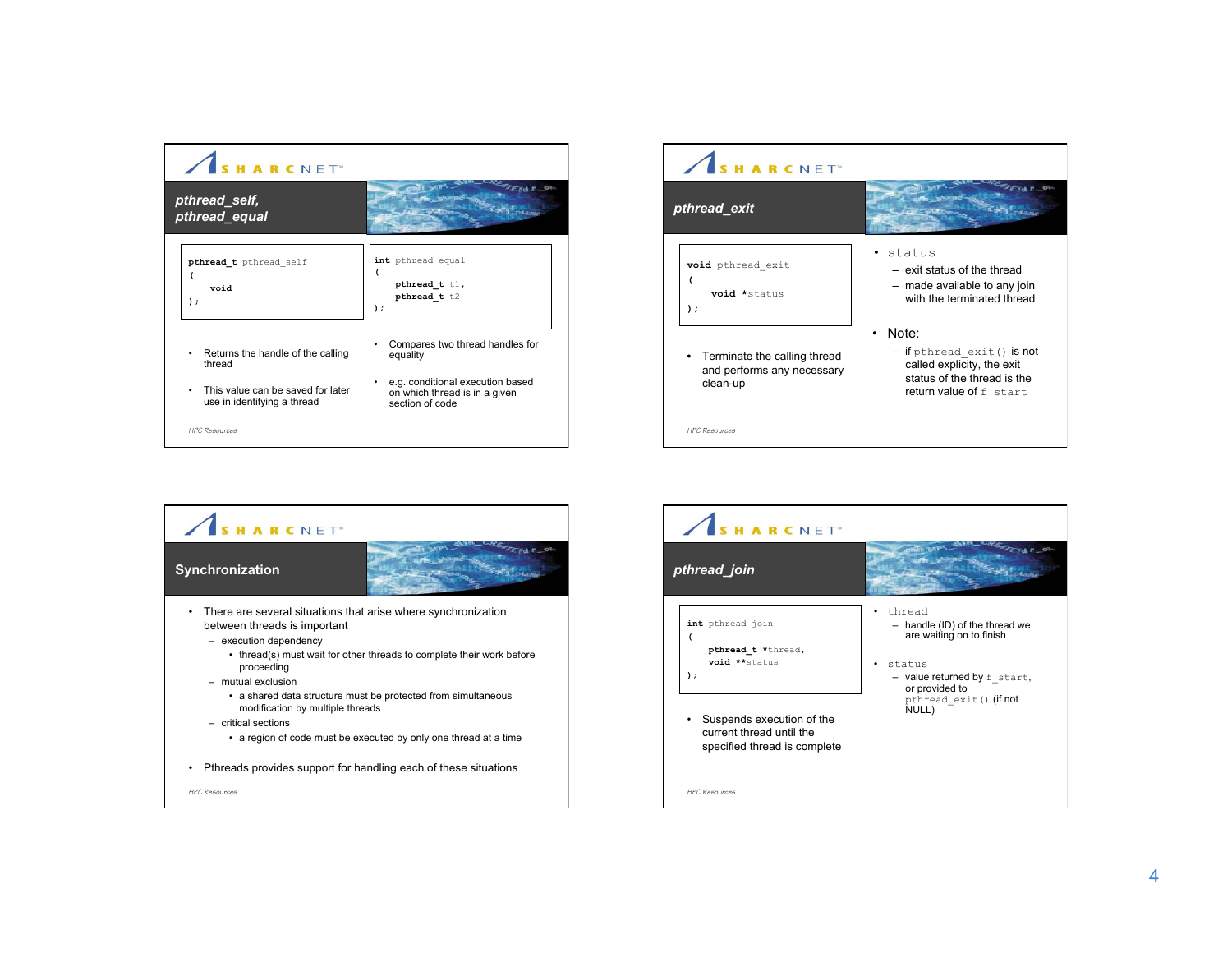





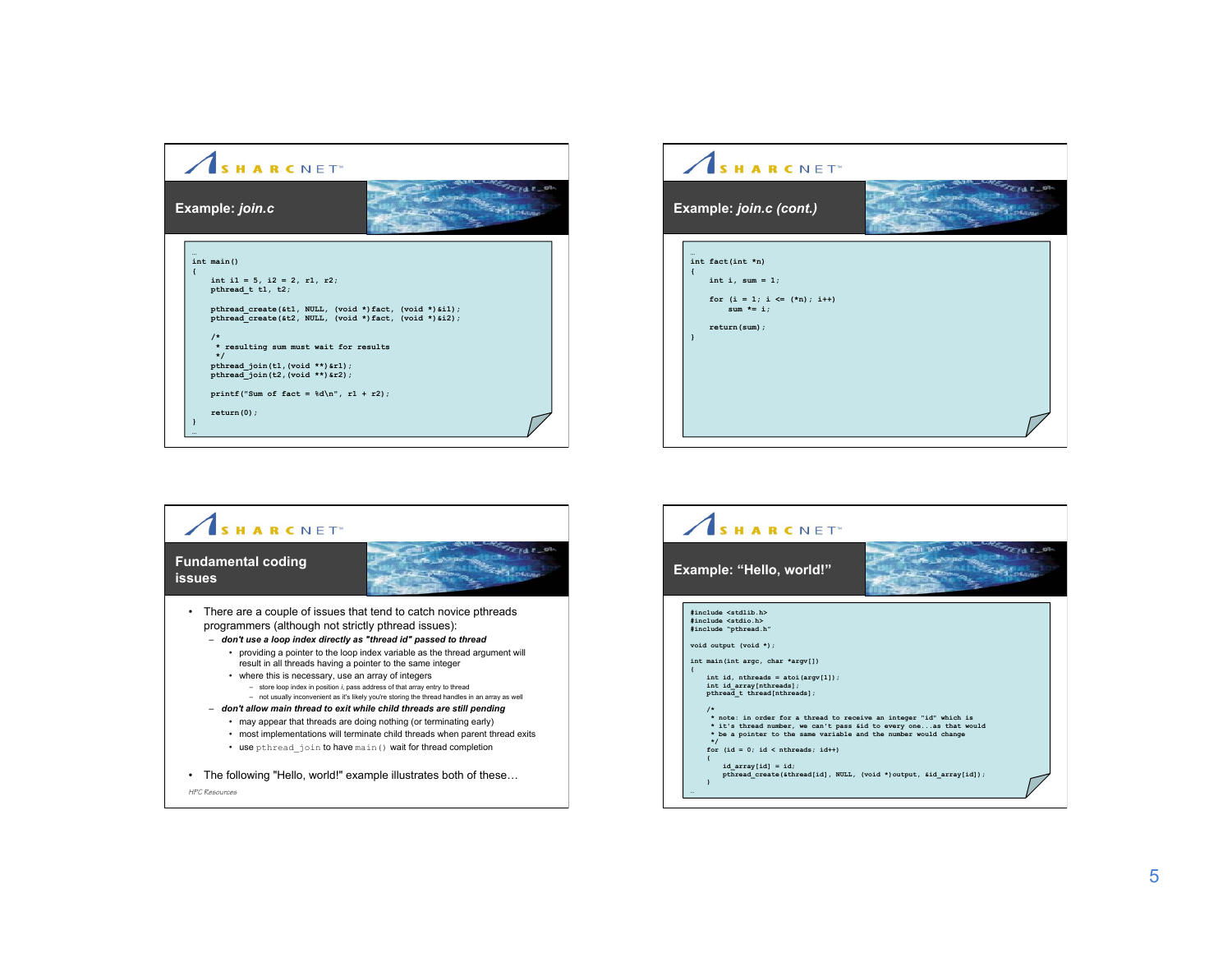

# SHARCNET<sup>®</sup>



## Exercise: Threaded "Hello, world!"

The purpose of this exercise is to allow you to work with simple thread operations, and begin to consider some of the issues that arise with basic pthread funcationality.

## SHARCNET<sup>®</sup>  $2741 - 9$ **Exercise**   $z_{t+1}$ 1) The thello.c file in ~dbm/public/exercises/pthreads is a copy of the one used in the earlier example 2) Modify this program so that a different string is output for each "Hello" message, in addition to the thread # that is already output - have the program invoked as "thello <nthreads> <str1> <str12> ... <strN>", where nthreads is the number of threads to be created, and str1, str2, ... strN<br>is the string to be appended to "Hello, " in each thread – you will need to find a way to pass both the integer and string as you create each thread. 3) Modify the program further so that even numbered threads output "Hello, …", while the odd numbered threads output "Goodbye, …" – there is more than one way to accomplish this *HPC Resources*

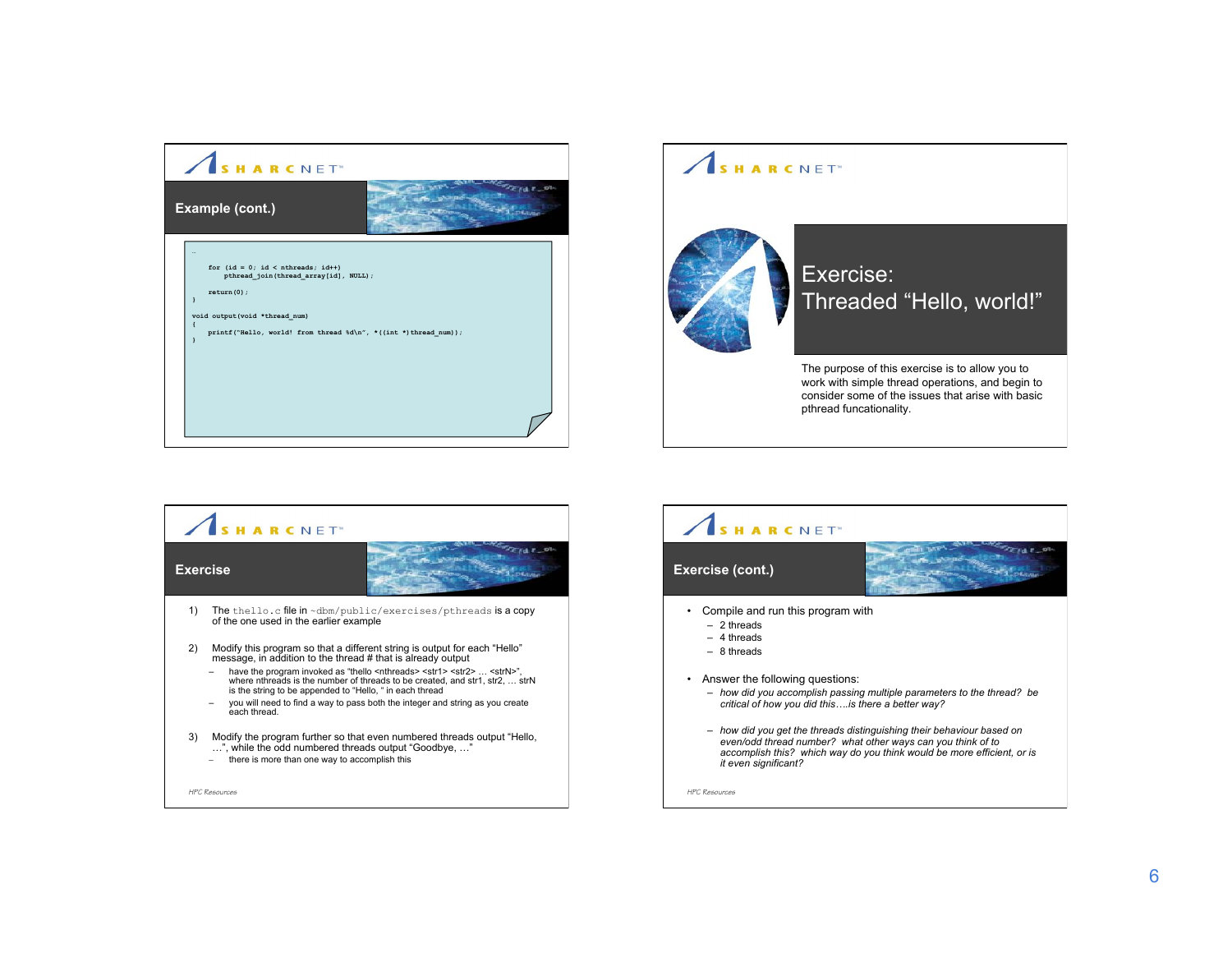

## SHARCNET<sup>®</sup>

### **Mutual Exclusion (cont.)**



- Need for mutex
	- shared data structure, buffers between pipeline stages, etc.
- Mutex variables are necessary, but are very restrictive
	- only lock what needs locking, and only for as long as required
	- Mutex tends to either be overused, or underused • what are the consequences of both?
- Thread Saftey

*HPC Resources*

- refers to a particular library or other collection of source code being *safe* to use with threads
- consider that you are not *only* using code you wrote in a program

– consider: *Is MPI Thread Safe?*

SHARCNET<sup>®</sup>  $2742 - 9$ *pthread\_mutex\_lock,*   $z_{\rm H, 1.7}$ *pthread\_mutex\_unlock* • Obtain and release a lock on a **int** pthread\_mutex\_lock mutex – note calling thread will block until it **(** can obtain the lock **pthread\_mutex\_t \***lock – see also: **);**  pthread\_mutex\_trylock() • Mutex variables can be initialized statically or dynamically – we only consider static initialization **int** pthread\_mutex\_lock here **(** – see pthread\_mutex\_init() **pthread\_mutex\_t \***lock **);** • CAUTION: potential for deadlock – two process block on a mutex waiting for the other *HPC Resources*

*HPC Resources*

SHARCNET<sup>®</sup>  $F \times F$ **Example:** *mutex.c* **Existen … pthread\_mutex\_t mutexvar = PTHREAD\_MUTEX\_INITIALIZER; /\* static \*/ … thread1() { pthread\_mutex\_lock(mutexvar); access\_shared\_data(); pthread\_mutex\_unlock; } thread2() { pthread\_mutex\_lock(mutexvar); access\_shared\_data(); pthread\_mutex\_unlock(mutexvar); } …**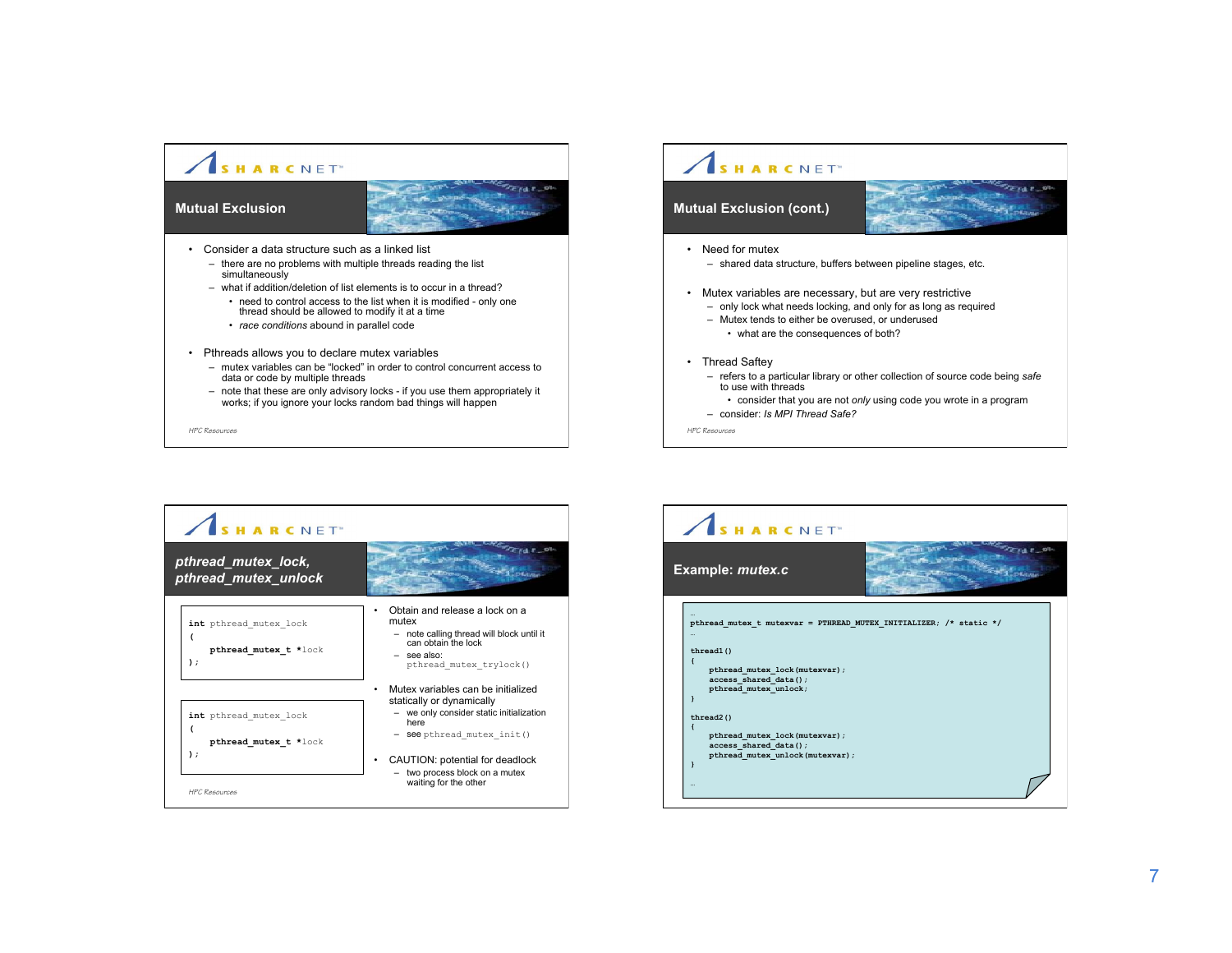





FIAT S  $\mathbb{Z}_{t+1,n}$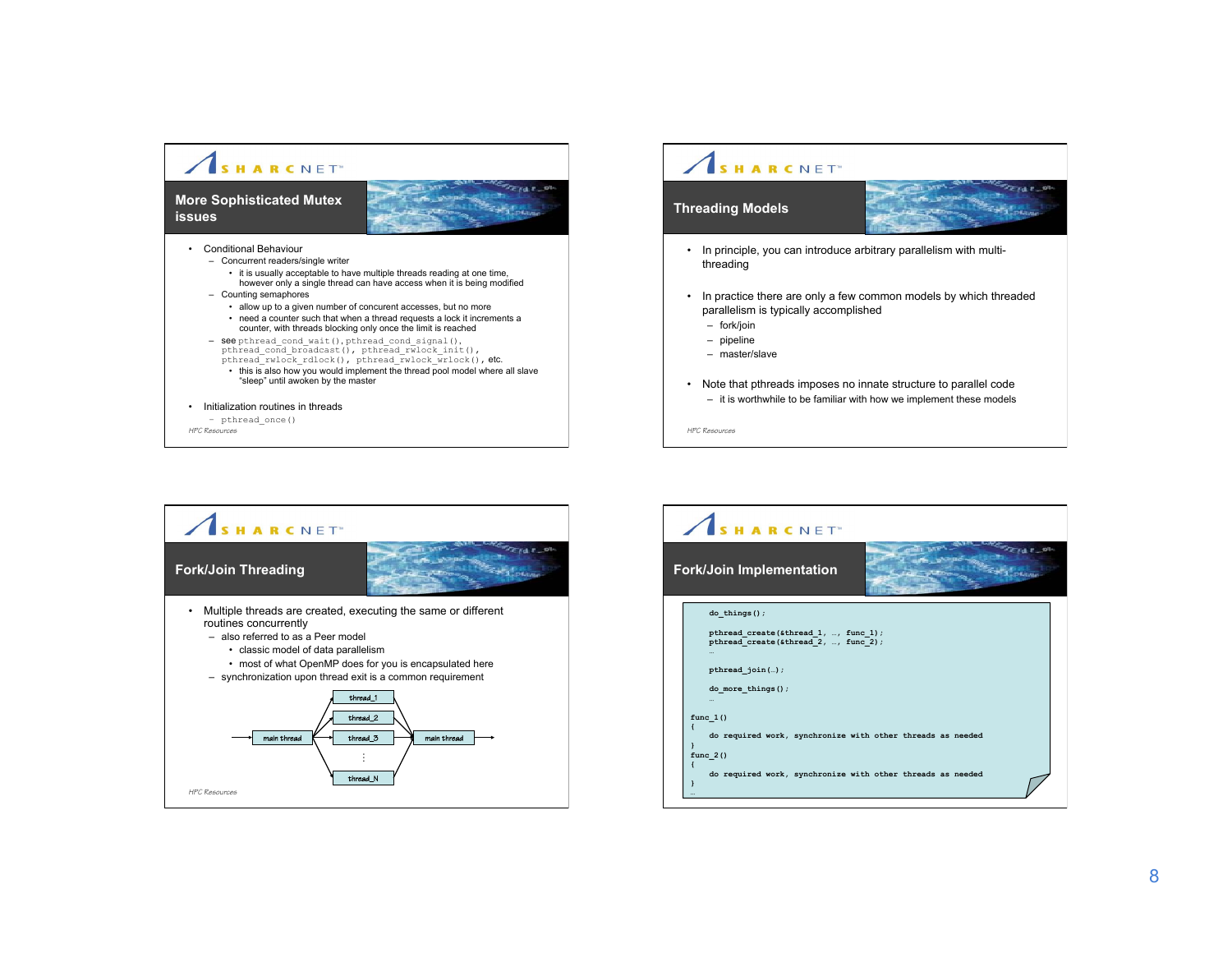





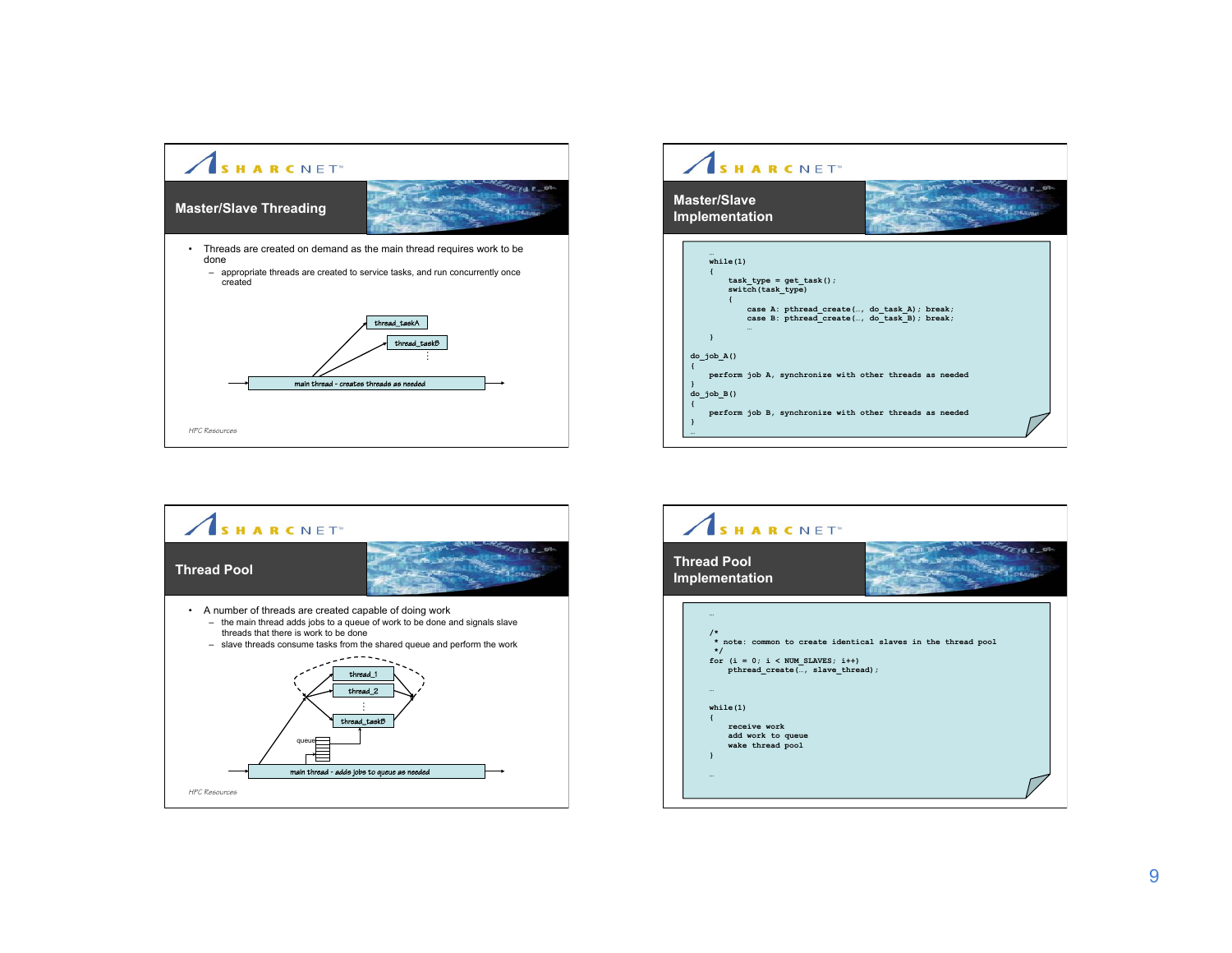